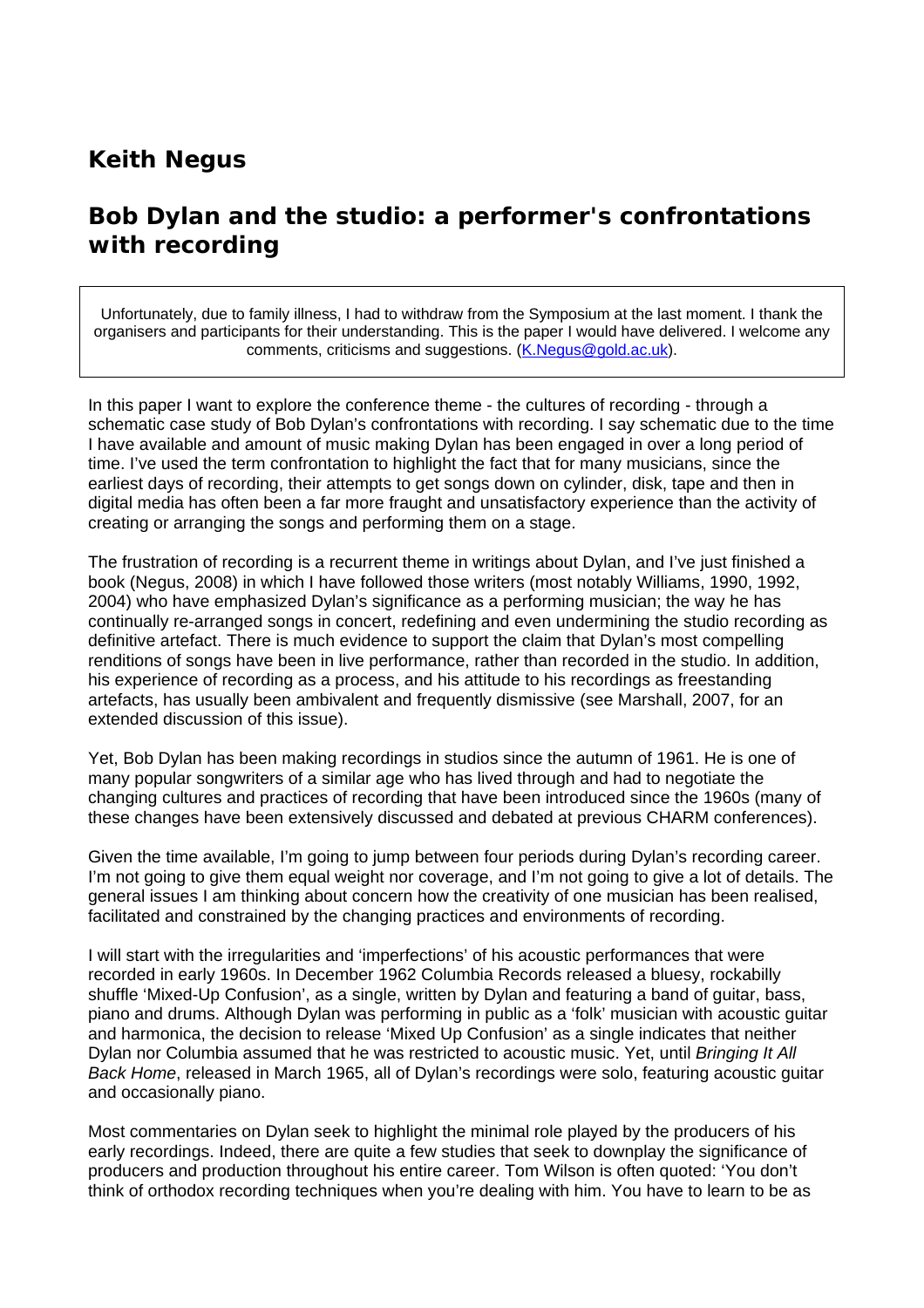free on this side of the glass as he is out there' (Irwin, 2008, p113). There is a common theme in studies of Dylan: The role of producers is to capture a fresh performance in a way that allows Dylan to be as relaxed and spontaneous as possible. During the 1960s this meant having few obstructions, and, basically, putting a microphone in front of him, or arranging microphones to follow his movements, and then allowing him to create. Such a scenario fits the image of Dylan as mercurial, spontaneous and awkward and obscures the reflection and deliberation that has informed his studio recordings. Another misleading assumption, certainly peddled by some Dylanologists, is that he has never liked recording more than one or two takes of a song. Yet, available studio records and bootlegs indicate that he has routinely produced a number of takes of songs throughout his entire recording career.

Dylan's casual and spontaneous approach to recording has sometimes been deduced or assumed from the perceived imperfections of recordings. For example, of the album *Another Side of Bob Dylan*, Eyolf Østrem makes this presumption in an often-insightful study that uses formal musical analysis as a means of understanding Dylan's repertoire: 'In several of the songs … it is evident that Dylan hasn't really learnt the chord changes properly before he started recording. … it is difficult to find two verses that are played in the same way. There are lots of temporary solutions' (2008, p141).

Yet, it seems far more plausible to hear this as evidence of the way Dylan actively embraced an aesthetic of irregularity, an orientation that he absorbed from the irregularities of folk ballads (a quality advocated by Pete Seeger) and the blues. It can be heard on recordings when Dylan is just playing acoustic guitar and harmonica, or piano. He will introduce subtle variations in tempo (slowing down, speeding up, seeming to hesitate). He will add additional beats, drop beats and appear to start a verse or chorus slightly early, and sing verses and choruses in slightly different ways. This is apparent in all his early albums and particularly noticeable throughout *Another Side of Bob Dylan*. It is notable on 'My Back Pages', 'Ballad in Plain D' and 'Chimes of Freedom'.

Rather than errors, as evidence that he hasn't learned the songs, I'd say that it is indicative of a quite deliberate aesthetic strategy. This would seem to be further substantiated by the unpublished research of Charles Ford who produced a detailed study of irregularity in Robert Johnson's recorded performances (1998). Ford made a calculation of irregularities in Dylan's songs up to and including 'Subterranean Homesick Blues'. Of 124 songs, 8 are completely irregular, 81 are often slightly irregular and 35 are irregular. It's a quality that those who attempt covers of Dylan's song so often neglect, their versions often sounding strangely rigid.

A further challenge to the idea that he was simply recording spontaneously can be gained by listening to the guitar textures. *The Freewheelin' Bob Dylan* released in May 1963 displays a richness and range to Dylan's guitar playing. He uses delicate finger picking, varied shades of rhythmic strumming, different tunings (mainly variants on open D) and a range of 'inverted' chord shapes (more typical of folk and delta blues than pop). Right from his earliest recordings Dylan was thinking about tuning and fingering and how this gives a very particular timbre and texture to his songs. In the early 1960s he often used 'dropped' tunings, lowering the pitch of the bottom string from an E to a D or a C, giving an extended and deeper bass resonance. Whilst this gave the albums a distinct feel, it meant that in concert Dylan often had to pause in between songs to retune the guitar. In the early days this allowed for jovial, witty banter with the crowd. As the venues grew larger, it created a pause during which dissatisfied members of the audience could vent their frustrations. It also led him to perform songs live in standard tuning, without the subtle nuances introduced on the studio recordings.

I will now move forward in time to the album *Highway 61 Revisited*, one of his most analysed and acclaimed albums. The first seven tracks on the preceding *Bringing It All Back Home* had featured a band of electric guitars, bass and drums, with Bruce Langhorne's lightly picked electric guitar on the eighth track 'Mr. Tambourine Man' providing a transition to the three closing songs performed on acoustic guitar. This album marks a transition between the acoustic albums and the sonority of *Highway 61Revisisted*, created by a band playing live in the studio (at a time when many of Dylan's contemporaries were overdubbing and creating songs through collage and layering).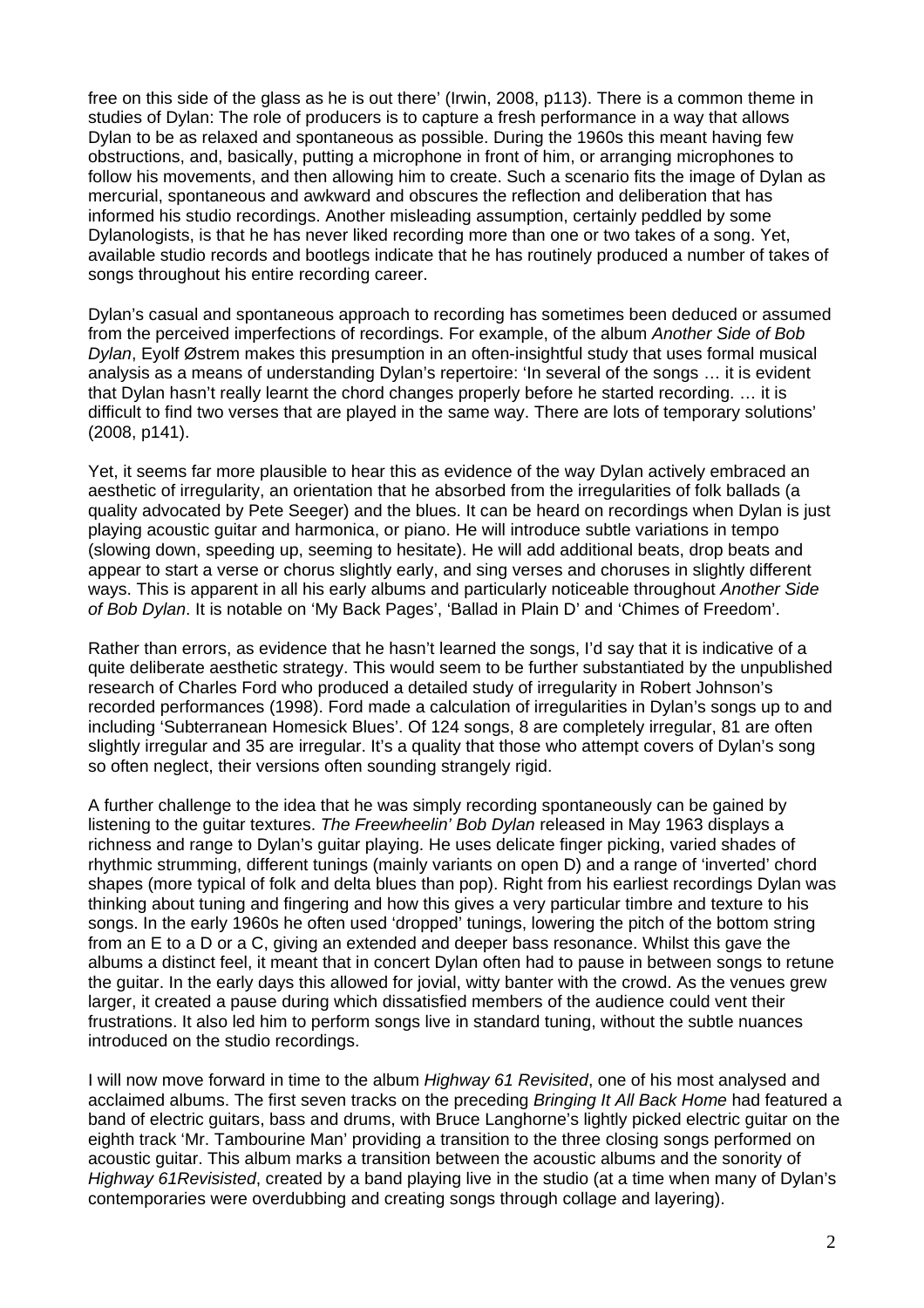Much has been made of the stream of consciousness, unedited and intuitive quality of Dylan's lyrical experiments on this album. Yet, the sound of *Highway 61 Revisited* was as important as the words. The rich musical texture, drawn from 1950s pop, blues and rhythm and blues, is indebted, whether consciously or not, to the dense 'wall of sound' created by producer Phil Spector during the early 1960s. Spector used larger than normal ensembles, combined electric and acoustic instruments, and fed reverberation back into the recording as it was taking place. He immersed and buried individual instruments in an overall texture rather than allowing them to stand out with clarity.

When Dylan fell out with Tom Wilson, who had produced his previous three albums, he had actually suggested Spector as a possible producer. Mark Polizzotti assumes that Dylan was being 'sarcastic' (2006, 78) and Clinton Heylin comments 'what Phil Spector would have made of *Highway 61* I fear to speculate' (2000, 217). Likewise, Colin Irwin writes 'the mind boggles at what sort of album *Highway 61 Revisited* might have become had Spector been installed behind the controls' (2008, p114). This scepticism seems misplaced. First, not long after the album was released, Dylan and Spector became acquainted and spent some time discussing music together. They clearly respected each other's work (Shelton, 1986). Second, Spector went on to produce the best solo work of John Lennon ('Instant Karma', 'Power To The People', *Imagine*, *Some Time in New York City*) and George Harrison (*All Things Must Pass*). Latterly, the production on Bruce Springsteen's *Born In The USA* is hugely indebted to both Spector's wall of sound and Dylan's mid-1960s instrumental textures. There's more than a hint of Spector's recording aesthetic on *Highway 61 Revisited.* 

When preparing this talk I considered playing extracts from songs produced by Spector alongside selections from *Highway 61 Revisited*. However, the connections are not straightforward and I don't mean to imply that they are. Spector did not produce John Lennon and make him sound like early 1960s girl groups or the Righteous Brothers. Instead, he brought out certain elements in Lennon's sound and tendencies in his songwriting. It seems reasonable to suppose that Spector would have acted as a facilitator of Dylan's sonic imaginings and I hear Dylan's production on this album as just one example of the many musicians who were influenced by Spector in realising their own distinct sound.

Although Bob Johnson, Columbia staff producer, oversaw the recording of *Highway 61*, from all accounts, Dylan actively directed the recording and mixing the album. As far as I've been able to ascertain, the album was largely recorded live, with minimal overdubs that were used. I hear a similar overall texture to that on many of Spector's productions. It's perhaps less relentless than Spector's wall, more a sea of sound with continual waves, in which the lyrics float in and out as passing images rather than stanzas of verse. The inspired musical gestures of individual musicians frequently rise to the surface - Mike Bloomfield's searing, metallic, electric guitar licks; Paul Griffin's melodic embellishments on piano; Al Kooper's swirling organ; Dylan's characteristic high pitched, insistent harmonica. But it is the overall sonic texture that so often strikes listeners when they first encounter the album: the strummed acoustic guitar with abrasive, electric blues guitar; the acoustic piano playing honky tonk and blues patterns recorded with electric organ playing gospel inspired swirls, stabs and swells; the shuffling train rhythms from the drums with tambourine.

The album contains some of Dylan's most celebrated and performed songs, opening with the release of anger that is 'Like A Rolling Stone', and concluding with the melancholic whimsy of 'Desolation Row'. It features 'Ballad of a Thin Man' which blends Dylan's sarcastic commentary directed at the bewildered Mr. Jones with imagery drawn from Dylan's memories of seeing geeks and freaks at carnivals during the 1950s (inspiration for the song Dylan recounted on stage at Charlotte Coliseum, 19 December 1978). The song is propelled by Dylan's stalking, accusatory piano; pervaded by spooky Wurlitzer-like organ flourishes straight out of suspense or horror movies; and punctuated by touches of trebly and twanging guitar reminiscent of westerns and mysteries. The band are creating a soundtrack to a movie, as much as an arrangement of a song (as they are on many of the tracks on this album). This point can be pursued by listening to 'Ballad of a Thin Man' with Henry Mancini's soundtrack to Blake Edwards' 'Experiment in Terror' from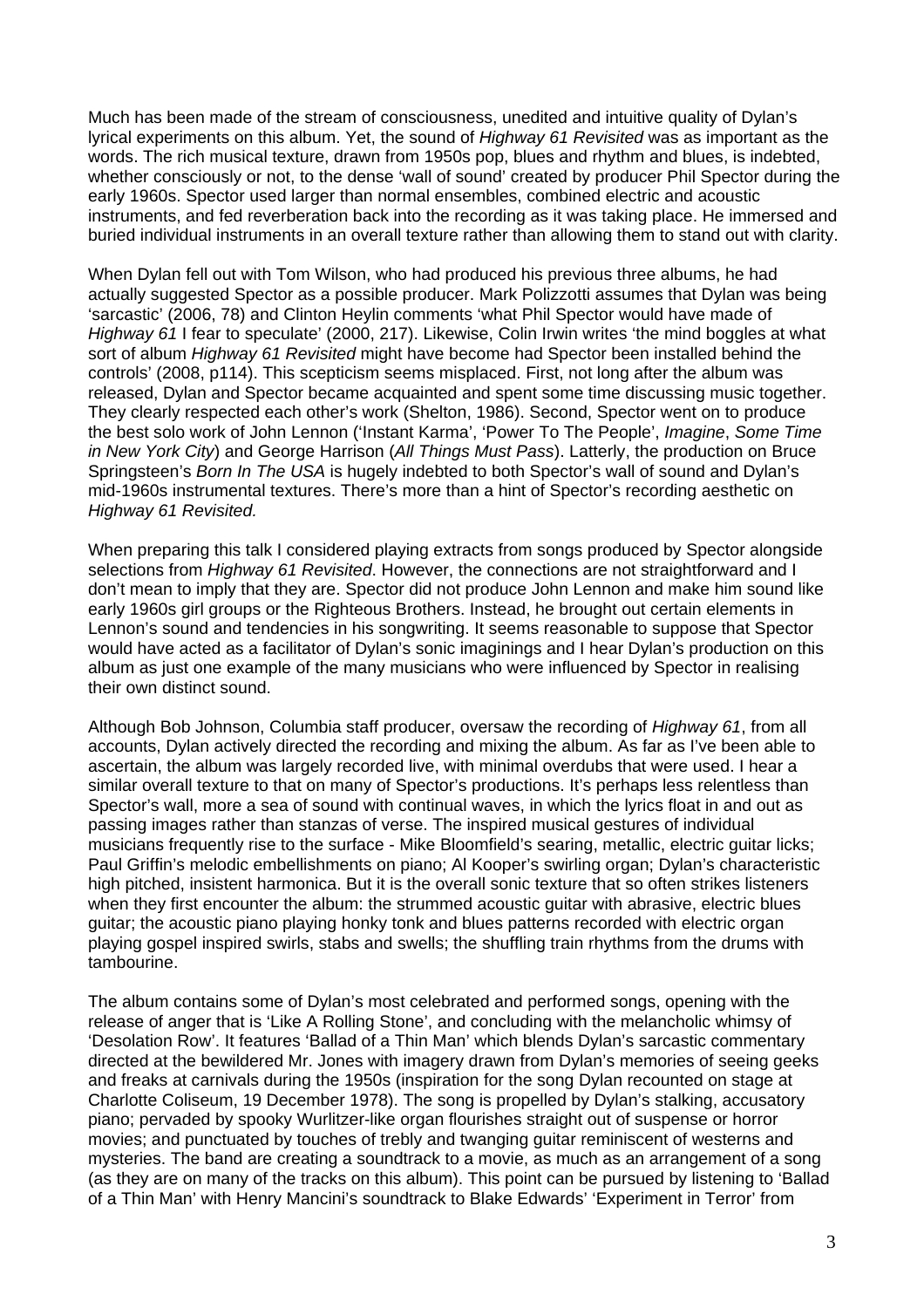1962. I hear a sound world arising from a similar set of influences (I'm sure there are many other points of reference that might be found for the music, arrangement and texture of this track).

Here's another typical quote, selected from a musician at the sessions: 'Bob worked really spontaneously and fast and we didn't spend a lot of time looking for the perfect notes, it just had to feel right' (Harvey Brooks quoted in Irwin, 2008, p165). Again, Dylan is thought to be spontaneous because he's not concerned with correcting, overdubbing or editing notes. But, most music making is not about perfect notes anyway (this is surely a perception informed by the anxieties of session musicians). Behind the desire for 'feel' and Dylan's apparent spontaneity, there is a cinematic aesthetic, one that is central to a huge amount of Dylan's records, here realised in sound as well as lyric. Both Wilfrid Mellers (1984) and Robert Shelton (1986) have emphasized the way Dylan's lyric writing has been informed by a 'cinematic imagination'. It has also shaped his approach to musical arrangement and studio production.

I'm now going to take another jump, straight through the aesthetic and technological changes of the 1970s and into to the 1980s; to a moment when the studio had become a major obstacle, impeding Dylan's ability to give form to his songs and musical identity. Contemporary commentators, critics and biographers tend to be unanimous in their judgement that Dylan became increasingly uncertain about the recording process during the 1980s. Biographers point to evidence of self doubt and indecisiveness in the constant changing of producers, album mixes, recorded song arrangements (heard on bootlegs), the increasing number of musicians used in different sessions and the quality of songs that were recorded but not released on albums at the time. *Infidels* (1983) often features in Dylan fan discussions as the album that *could* have been great – if only he'd have included 'Blind Willie McTell', 'Lord Protect My Child' and 'Foot of Pride'. Perhaps he might have added two songs that he'd left off *Shot of Love*; 'Caribbean Wind' and 'Angelina'.

*Empire Burlesque* (1985) is one of Dylan's most carefully produced albums and includes some of his most emotive vocal performances. It condenses many of Dylan's influences, particularly early soul and gospel blues. The album is given a striking dynamism by punchy sax and horns, the call and response, unison and harmony of female vocals. Yet, many long time Dylan critics hate it because it is, for them, his 'pop' album. Dylan clearly wanted to reach out to a younger audience and he employed Arthur Baker, a renowned soul DJ and producer of hip hop and dance music, to remix the initial tracks. Baker had remixed three of Bruce Springsteen's songs, 'Born in the USA', 'Cover Me' and 'Dancing in the Dark' from *Born in the USA* (released a year earlier) and Dylan was clearly influenced by the sound Springsteen had achieved on this album, along with the success that these remixes had brought him. In certain respects, Dylan was challenging those in his audience who were resistant to change whilst also testing himself as a musician. Yet, in other respects, he seems to have been relinquishing control, ceding responsibility for the final version to an expert in contemporary tastes, appearing to have no sonic vision of his own. It writings about Dylan, the production on this album is often singled out for criticism. And, it does sound dated; particularly the excessive use of gated reverb on the drums. The 'noise gate' creates a stuttering, staccato effect by cutting off the reverberation with an abrupt silence and not allowing the gradual decay to be heard. This is very apparent on 'When The Night Comes Falling From the Sky'.

There is a consensus amongst most critics that Dylan's anxieties and confusion about using the studio came to a head the following year with the album *Knocked out Loaded* (1986). This features over fifty musicians and vocalists recorded at numerous sessions, and incorporates instrumental and vocal textures that include those of trumpet, mandolin, congas, steel drums and children's choirs. An album of just eight songs features six bass guitarists. The album *sounds* confused, pulling in different directions even in the same song. For many, the lone compensation is the epic eleven minute 'Brownsville Girl', co-written with Sam Shepard. Again, this has a distinct, dense, wall of sound production and a cinematic aesthetic (in texture, lyric and vocal), particularly in Dylan's relaxed, semi-spoken 'voice over' delivery which gains a dramatic intensity through some dynamic interplay with the female vocalists.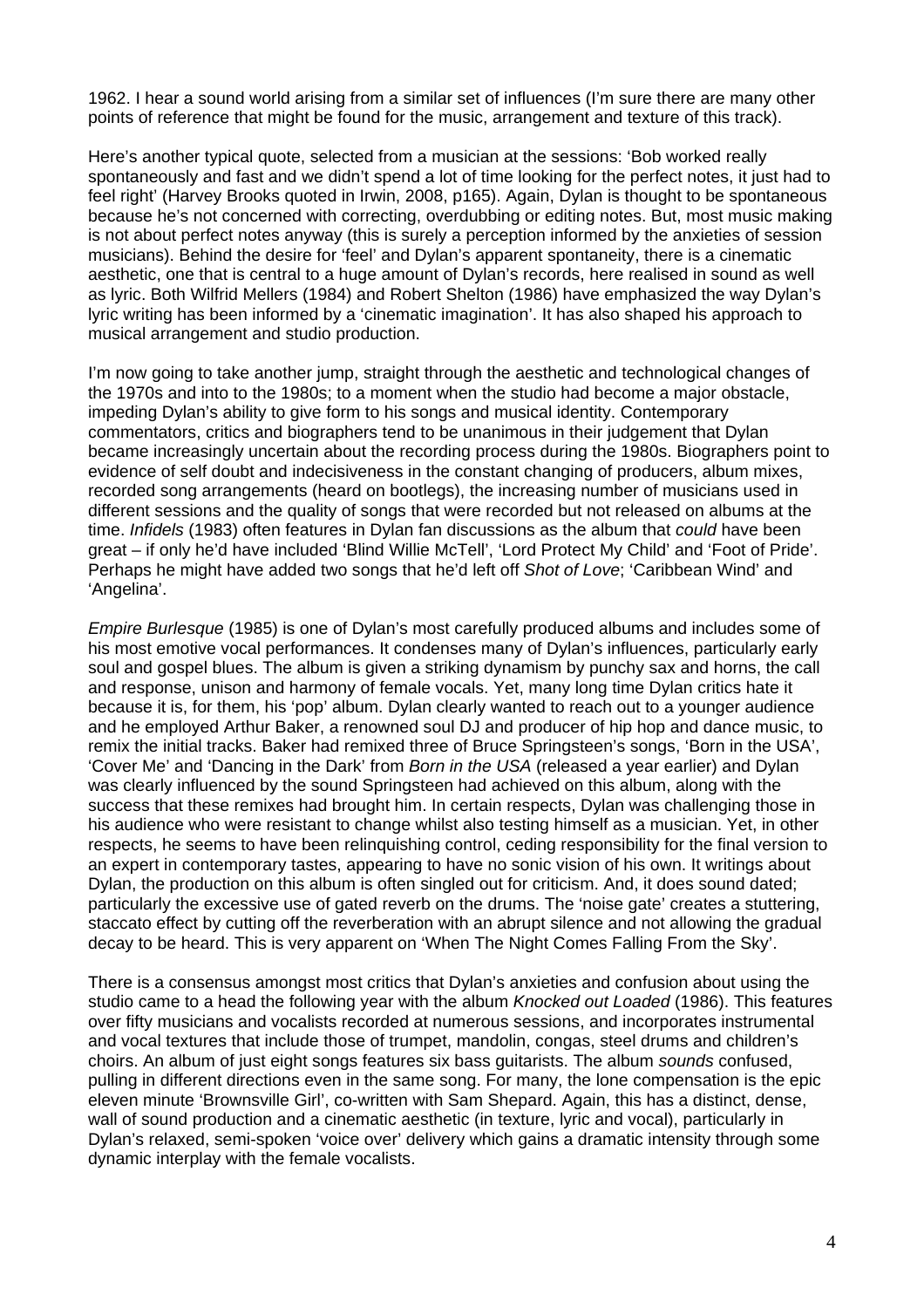The critical judgements of Dylan's mid-1980s recordings feed into a familiar narrative that can be found in many biographies: He had become dissatisfied with the way that the studio had become an increasingly austere and clinical environment during the 1980s. It was a confined space, accessed through corporate personnel and security, usually with no daylight, constrained by the intrusive presence of cables, amps, headphones, digital displays, buffers, booths or barriers separating the musicians. With more tracks available, musicians began to routinely record songs by playing their part alone, overdubbing in series rather than performing simultaneously as a dynamic ensemble. Although Dylan recorded like this in 1979 and 1980, quite effectively on *Slow Train Coming* and *Saved*, he had often complained that his songs lost their vitality and character when recorded in this way or when performed too many times in this environment. It's often given as one of the reasons for him embarking on extensive touring from 1988 (the so-called Never Ending Tour).

Daniel Lanois, the producer *Oh Mercy,* was well aware of Dylan's concerns. Lanois had gained a reputation for creating a relaxed informal recording environment and made this album with portable equipment set up in different houses in New Orleans. Lyrically, the songs on *Oh Mercy* are characterised by fatalistic reflections on human foibles and conceits, thwarted dreams, and the painful memory of lost love, with the occasional brief glimpses of hope and self-affirmation. Musically, the album blends Dylan's relaxed singing, the lack of regular drum pulse in most tracks, and the creative application of echo, reverb and delay to the voices and instruments. A pivotal track is the gospel tinged folk hymn 'Ring Them Bells', the song's lyrics echoed by sustained belllike instrumental tones achieved with echo, delay, repetition, and reverb. This ambience pervades the entire album and can be heard in the decaying piano chords, hanging suspended in mid air before fading into the distance ('Ring Them Bells', 'What Good Am I?') and ringing guitars ('Where Teardrops Fall', 'What Was It You Wanted', 'Most of the Time').

The sound on this album owed a debt to the echo and reverb techniques pioneered at Chess and Sun Records during the 1950s. Peter Doyle has written of how echo allows the environment to answer back and 'suggests at once the possibility of a deep, extended reciprocity between the self and the world, just as it indicates a total imprisonment in selfhood' (2004, 32). It is perhaps no coincidence that the lyrical themes of *Oh Mercy* portray fraught encounters between absorbed self and volatile world ('Political World', 'Most of the Time', 'Ring Them Bells', 'What Good am I', 'What Was It You Wanted?').

When echo and reverb were introduced on film soundtracks and in popular songs, particularly from the 1940s, they were used to convey a sense of twilight, a darkening of space, a dimming of light, or to give the impression of things losing their solidity as they blend into the surroundings, and to conjure the presence of spirits, phantoms, mysteries or a dream like state (Doyle, 2004). If film soundtracks were once again a phantom influence, so too were 1950s blues and country records on which 'echo and reverb effects were increasingly from this time onwards used to suggest shadowy, subterranean, marginal presences' (Doyle, 2004, p39). All of these associations and sentiments seep deeply into the production of *Oh Mercy.* Haunted by phantoms of lost love and spectres of political demagoguery, Dylan appears to inhabit a cavernous emptiness where words, rhythms and notes are set adrift as echoes in the twilight.

On 'Man in the Long Black Coat', the production is once more quite deliberately cinematic. It begins with the sound of crickets and evokes a gothic atmosphere of small town paranoia, with intimations of supernatural presences and grotesque distortions of ordinary life. Dylan peers out from the shadows as a wailing harmonica sound echoes towards the edge of town down deserted darkened streets. A clipped, stalking unequalized bass underpins Dylan's hesitant, nervous clipped vocal delivery. Seeming to be gasping for breath, placing accents on unexpected syllables, his singing encapsulates the mood of strangeness and unease.

Lanois' production allowed Dylan to synchronise and to counterpoint musical and lyrical atmospheres and this was repeated eight years later on *Time Out of Mind*. Again, much of the inspiration for the sound of *Time Out of Mind* came from Dylan's dissatisfaction with the quality of contemporary recordings, and once more recordings made during the 1950s informed its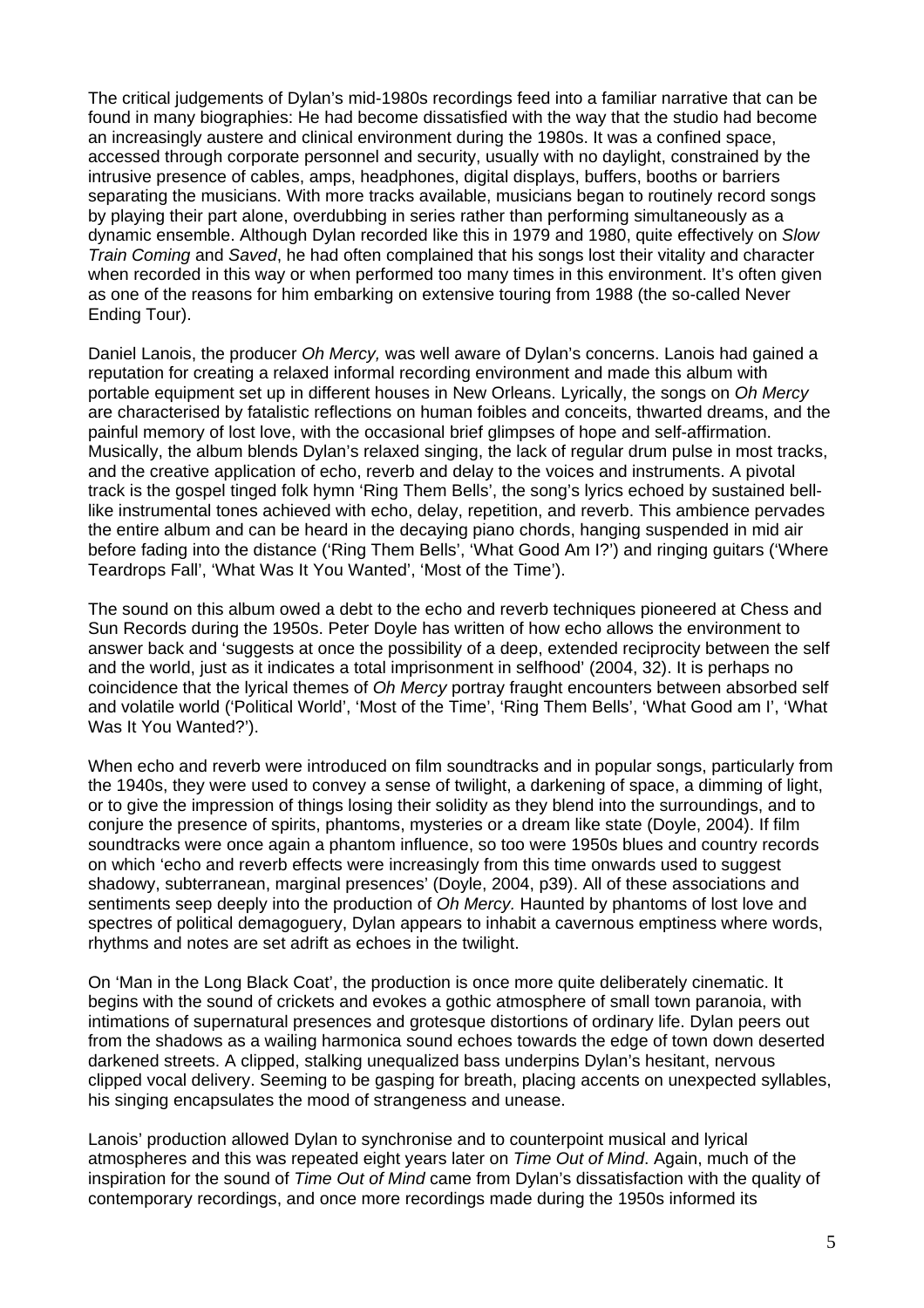production. Lanois first recorded musicians playing along with old recordings to try out arrangements and to make demos. He then integrated samples and loops from this into the mix. During the recording sessions Dylan and Lanois used the position of musicians in the room and strategically placed microphones to recreate the sonic perspective found on these old records. As a result, in many of the tracks the drums are far back in the mix, behind the other instruments, much like the production on Buddy Holly's recordings. However, unlike 1950s records, Lanois filled many gaps with drones, percussion, sustained guitar or organ chords. *Time Out of Mind* was mixed to emphasize the mid-range frequencies, with little at the top and bass end (again attempting to approximate a 1950s sound).

*Time Out of Mind* is notable for the way it contains some of the most unusual vocal treatments to be found on any Dylan album. Overall, the voice has been equalized through various frequencies being boosted or reduced to exaggerate rather than downplay the raspy character of Dylan's voice. In addition, the vocal has been compressed – the contrasts between Dylan singing loudly and softly have been ironed out, making his softer singing sound unnaturally loud alongside the instruments. Throughout much of the album a very quick single 'slap back' echo has been added to the voice – a direct reference to the 1950s recordings of Elvis Presley. The most conspicuous treatment is the slightly flanged vocal on the opening track 'Love Sick'; the compressed vocal and minimal echo giving Dylan's voice a slightly constricted, alienated quality as if sonically evoking his hopeless estrangement from lovers and friends (a theme in the album's lyrics).

## **Final remarks**

In writings about Dylan it is often claimed that the studio is where songs are recorded quickly as spontaneous drafts that are later developed on stage. And it is on the stage where Dylan has continually resolved the enduring tensions between songs as multiple performances and songs as definitive recordings; the stage is where his songs are most living, a challenge to the frozen studio record. It's an argument I have used in my own book on Dylan. Yet, there are many bootleg recordings (or youtube clips) that provide evidence to suggest a slightly different perspective, one that implies little variation in stage performances from night to night, suggesting a parallel tale of Dylan as recording artist. Dylan's recordings endure, and they do so, in part, because they are far from spontaneous drafts. Dylan may not have recorded in conventional ways. He may have appeared casual and sometimes reluctant. But his recordings are informed by distinct social, cultural and musical values, clear aesthetic principles and sonic intentions. And, he has played a significant part in shaping the recordings according to these principles.

## **References cited**

Doyle, Peter (2004) 'From "My Blue Heaven" to "Race With the Devil": echo, reverb and (dis)ordered space in early popular music recording', *Popular Music*, Vol 23 No 1, pp31-50.

Ford, Charlie (1998) 'Robert Johnson's Rhythms', *Popular Music*, Vol. 17 No. 1 pp71-93.

Heylin, Clinton (2000) *Bob Dylan Behind the Shades, Take Two*, Penguin.

Irwin, Colin (2007) *Legendary Sessions: Bob Dylan's Highway 61 Revisited*, Billboard Books.

Mellers, Wilfred (1984) *A Darker Shade of Pale, A Backdrop to Bob Dylan*, Oxford University Press.

Negus, Keith (2008) *Bob Dylan*, Equinox Books.

Marshall, Lee (2007) *Bob Dylan, The Never Ending Star*, Polity Press.

Østrem, Eyolf (2008) *Things Twice*, http://www.dylanchords.com/professors/index.htm, 6 May 2008.

Polizzotti, Mark (2006) *Bob Dylan, Highway 61 Revisited (33 1/3),* Continuum Publishing.